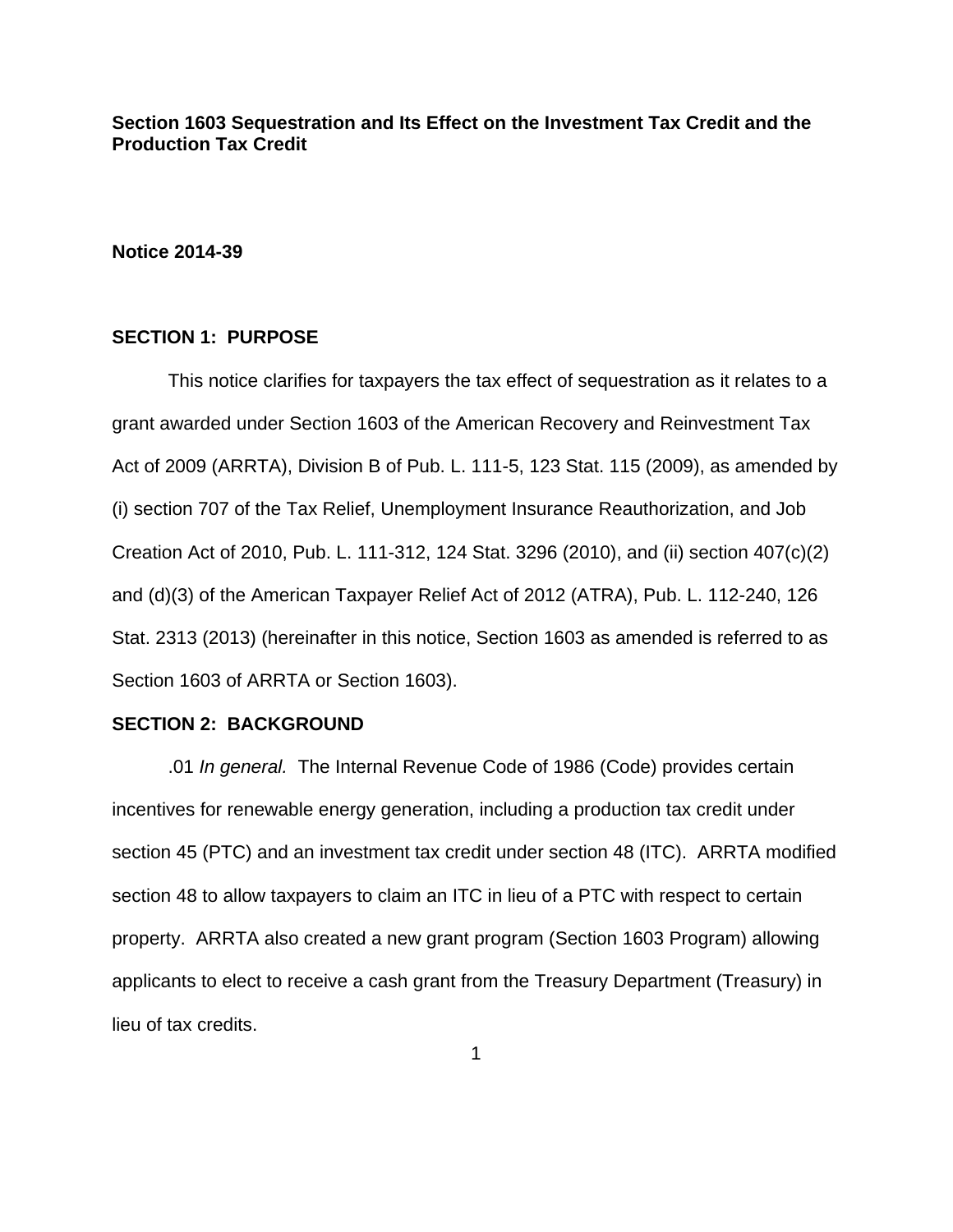.02 *PTC: Section 45 of the Code.* Section 45 of the Code provides a PTC for the production and sale of electricity from certain renewable energy resources.

.03 *ITC: Section 48 of the Code.* Section 48 of the Code provides an ITC for certain energy property. Generally, under section 48(a)(1), the ITC for any taxable year is the energy percentage of the basis of each energy property, as defined in section 48(a)(3), placed in service during such taxable year. Section 48(a)(5) of the Code allows a taxpayer to elect to treat certain qualified facilities (that qualify for the PTC) as energy property (eligible for the ITC). In general, a taxpayer may elect in the case of any qualified property that is part of a qualified investment credit facility that such property be treated as energy property for purposes of section 48.

.04 *Section 1603 of ARRTA.* Section 1603 of ARRTA establishes the Section 1603 Program. Generally, under Section 1603(a), the Secretary of the Treasury will provide grants to eligible persons who place in service specified energy property and apply for such payments. Grants are awarded under Section 1603 to reimburse eligible applicants for a portion of the expense of such property.

Under Section 1603(b)(1) of ARRTA, the amount of the grant under Section 1603(a) with respect to any specified energy property is the applicable percentage of the basis of such property. For purposes of Section 1603(b)(1), the term "applicable percentage" means 30 percent in the case of property described in Section 1603(d)(1) through (4), and 10 percent in the case of any other property (as described in Section 1603(d)(5) through (8)).

.05 *Interaction of Section 1603 of ARRTA with the ITC and the PTC.* Section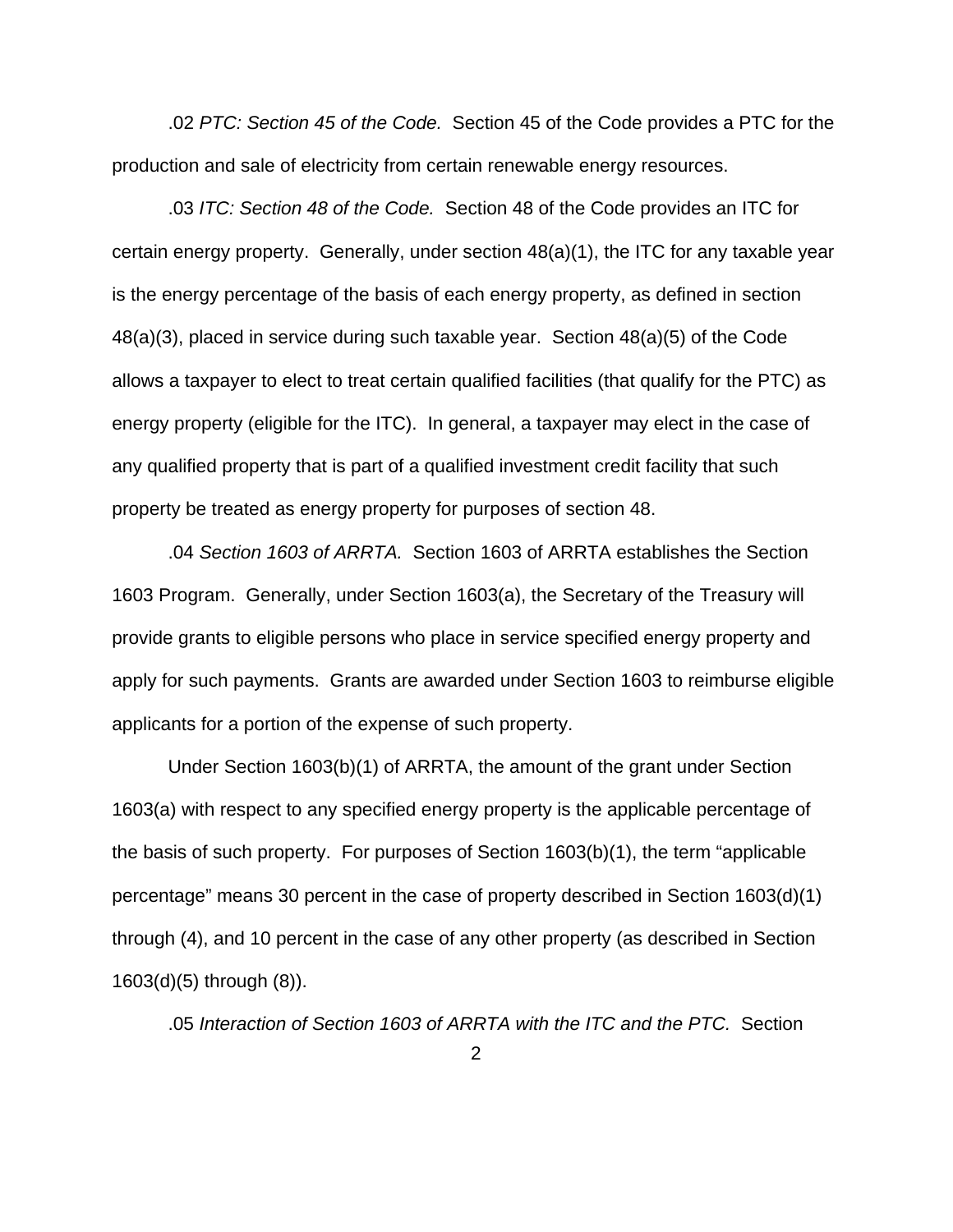48(d)(1) of the Code provides that in the case of any property with respect to which the Secretary makes a grant under Section 1603 of ARRTA, no credit shall be determined under section 48 or 45 with respect to such property for the taxable year in which such grant is made or any subsequent taxable year. Section 48(d)(3) provides that any such grant is not includible in the gross income of the taxpayer, but must be taken into account in determining the basis of the property to which such grant relates, except that the basis of such property must be reduced under section 50(c) in the same manner as a credit allowed under section 48(a).

.06 *Sequestration.* The Balanced Budget and Emergency Deficit Control Act of 1985 (BBEDCA), Pub. L. 99-177, 99 Stat. 1037 (1985), as amended, requires sequestration of discretionary appropriations and direct spending. Specifically, the Budget Control Act of 2011 (BCA), Pub. L. 112-25, 125 Stat. 240 (2011), amended the BBEDCA by reinstating discretionary spending limits for 2012–2021. The limits are enforced by a sequestration of non-exempt discretionary budget authority that is ordered at the end of the current session of Congress if enacted appropriations exceed the limits. Under the BCA, sequestration was to begin on January 2, 2013. The ATRA postponed the BCA sequester until March 1, 2013. The applicable statutes exempt certain programs from sequestration; all programs not covered by an exemption are subject to sequestration. The Section 1603 program is not exempted.

#### **SECTION 3: EFFECT OF THE SEQUESTER ON SECTION 1603 AWARDS**

For purposes of this notice, the grant awarded under Section 1603 of ARRTA (the Section 1603 Award) is the amount that Treasury determines to be the applicable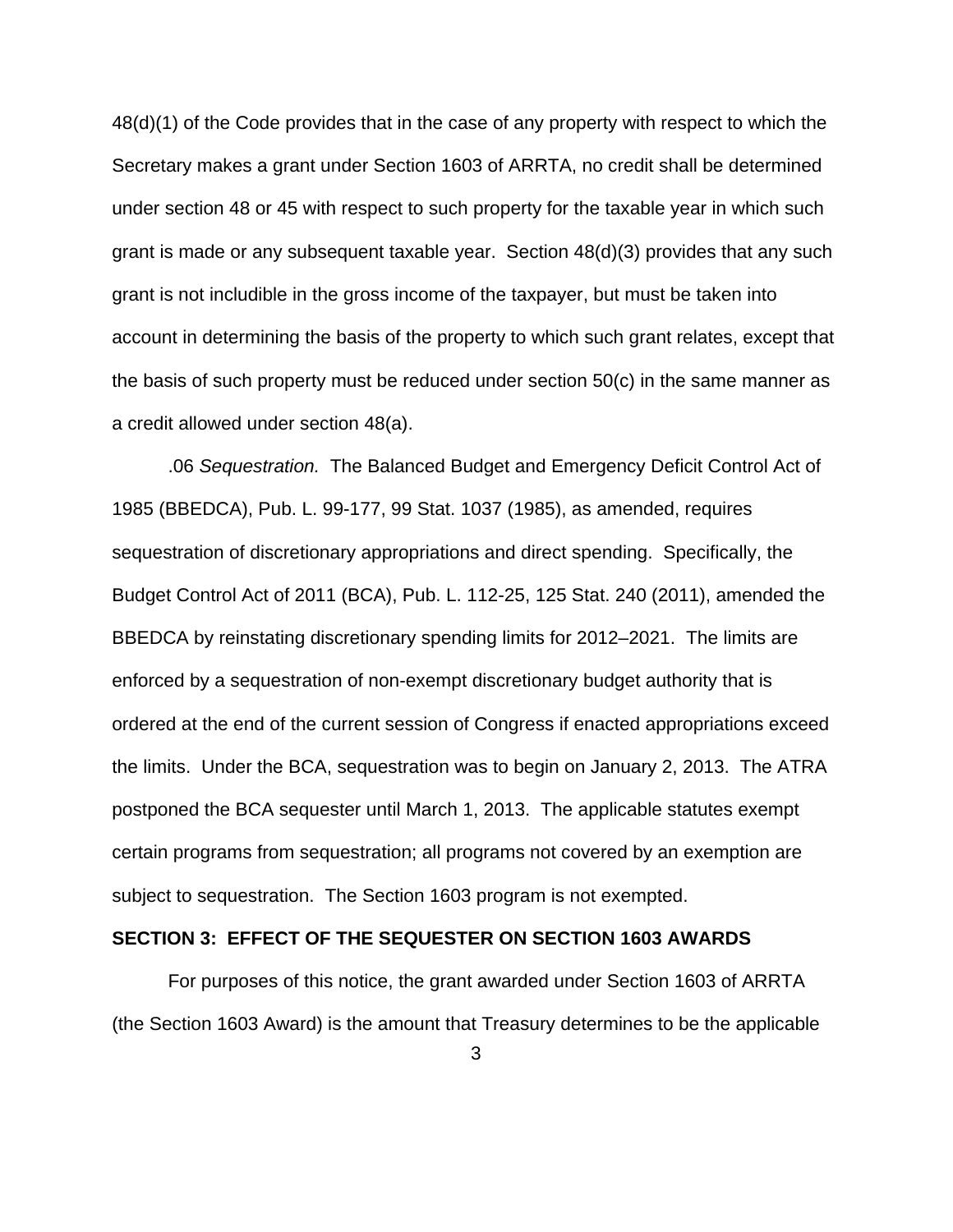percentage of the property's basis as evidenced by the letter from Treasury's Office of Fiscal Assistant Secretary (the Section 1603 Award Letter). The Section 1603 Award is effective the date of the Section 1603 Award Letter. The Section 1603 Award Letter provides the amount of the payment issued under Section 1603 of ARRTA for specified energy property in lieu of tax credits (the Section 1603 Payment), which generally is equal to the amount of the Section 1603 Award. However, pursuant to the requirements of BBEDCA (as amended), Section 1603 Awards are subject to sequestration, which may cause a Section 1603 Payment to differ from the corresponding Section 1603 Award. Under the provisions of BBEDCA (as amended), a Section 1603 Award made to a Section 1603 applicant on or after March 1, 2013, and on or before September 30, 2013, is subject to a sequestration rate of 8.7 percent, and a Section 1603 Award made to a Section 1603 applicant on or after October 1, 2013, and on or before September 30, 2014, is subject to a sequestration rate of 7.2 percent, irrespective of when the application was received by Treasury. Thereafter, the sequestration rate is subject to change.

## **SECTION 4: EFFECT OF REDUCED SECTION 1603 PAYMENT**

.01 *In General.* The Section 1603 Payment resulting from sequestration during the affected time period does not affect the amount of the Section 1603 Award or the basis of the specified energy property taken into account for purposes of determining the Section 1603 Award. Under section 48(d)(1) of the Code, a taxpayer may not claim a credit under section 45 or 48 with respect to such property for the taxable year in which such Section 1603 Award is made or any subsequent taxable year.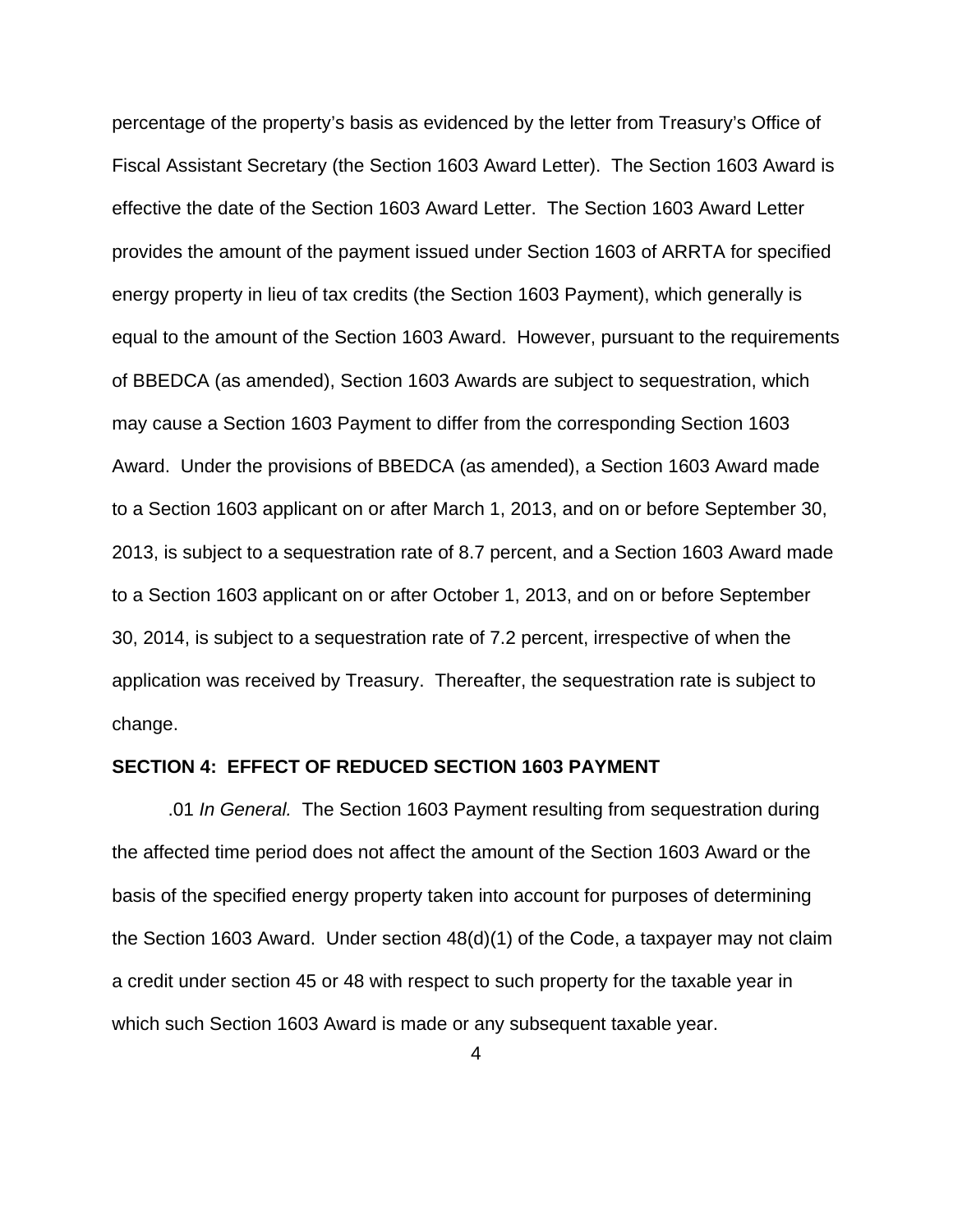Consequently, a taxpayer may not partition the basis of property for which it receives a Section 1603 Award and claim a tax credit under section 45 or 48 with respect to any part of the basis of the same property.<sup>[1](#page-4-0)</sup> However, under section  $48(d)(3)(B)$ , a taxpayer must reduce the basis of the specified energy property by 50 percent of the amount of the actual Section 1603 Payment.

.02 *Example.* On August 1, 2012, a taxpayer submits an application to Treasury under Section 1603 of ARRTA for specified energy property (Property) that has a basis of \$100 million. On May 1, 2013, Treasury grants the taxpayer a Section 1603 Award as evidenced by a Section 1603 Award Letter. Because Property has a basis of \$100 million, the Section 1603 Award is \$30 million. However, due to the sequestration rate of 8.7 percent, the taxpayer receives a Section 1603 Payment of \$27,390,000. This reduced payment does not affect the amount of the \$30 million Section 1603 Award. The taxpayer may not claim a credit under section 45 or 48 on any part of the basis of Property. The taxpayer must reduce the basis of Property by 50 percent of the amount of the Section 1603 Payment, or \$13,695,000.

## **SECTION 5: EFFECTIVE/APPLICABILITY DATE**

 $\overline{a}$ 

 This notice applies to Section 1603 Awards issued on or after March 1, 2013, which is the beginning date of the sequestration as described in section 2.06 of this notice, and Section 1603 Payments made pursuant to those awards.

<span id="page-4-0"></span> $1$  The Terms and Conditions document that each Section 1603 Program applicant signs under penalties of perjury includes the following provision (section 4): "The applicant will not claim a tax credit under section 45 or section 48 of the IRC with respect to the property described in the application."